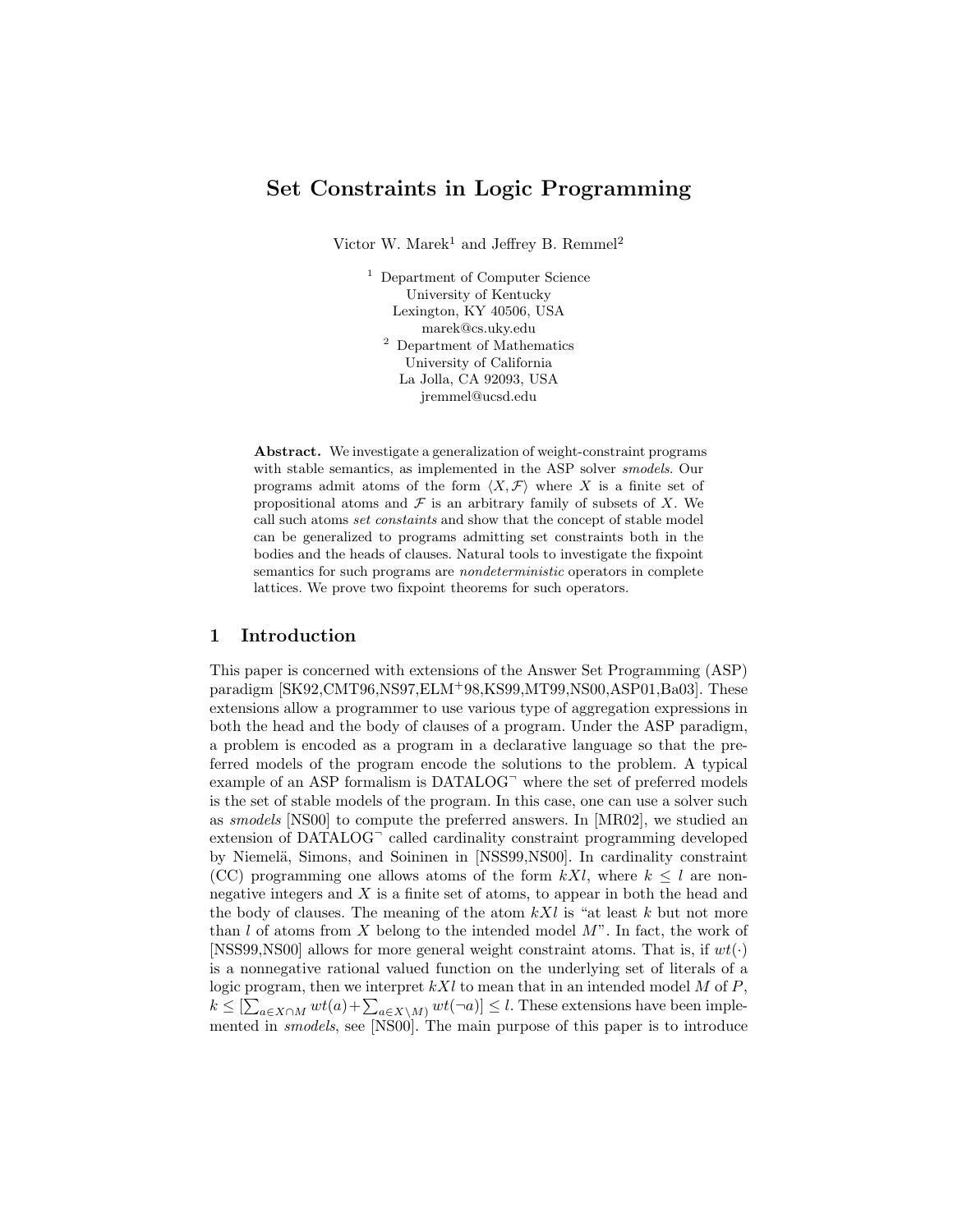an extension of  $DATALOG^{\frown}$  which we call set constraint programming which incorporates both cardinality constraint atoms and weight constraint atoms as a special case.

In [NSS99], Niemelä, Simons, and Soininen defined a natural analogue of stable models for CC-logic programs which we called CC-stable models in [MR02]. The construction of [NSS99] significantly generalizes an older proposal due to Sakama and Inoue [SI94] of stable semantics for programs admitting (in modern notation) constraints of the form  $1X$  in the heads of the clauses. Niemelä, Simons, and Soininen used a modification of the Gelfond-Lifschitz transform [GL88], which we called the NSS transform in [MR02], to define CC-stable models. However, the presence of expressions of the form  $kXl$  in cardinality constraint programs forces one to abandon one of fundamental properties of stable models of normal logic programs, namely, that stable models of a normal program are minimal and hence form an antichain with respect to set inclusion. Once atoms of the form  $kXl$  are allowed, even CC-programs in which all clauses have empty bodies can have collections of CC-stable models that do not form an antichain and hence not all CC-stable models are minimal. The results of [MR02] show that there is a direct connection between stable models of normal logic programs and CC-stable models of CC-logic programs. That is, CC-stable models are projections of a stable models of a suitably chosen normal program in an extended language with a larger set of atoms. This means that the computation of CCstable models of [NSS99] can be viewed as computing the stable model semantics for that extended program but then one hides all the atoms that do not occur in the original program. A similar result, but with respect to a different formalism, the so called answer sets with nested expressions, has been obtained by Ferraris and Lifschitz [FL01].

The main purpose of this paper is to define an extension of CC-logic programs, called *SC-logic programs* where one replaces atoms of the form  $kXl$  by a more general set constraint of the form  $\langle X, \mathcal{F} \rangle$  where F is an arbitrary family of subsets of X. Here the intended meaning of  $\langle X, \mathcal{F} \rangle$  is that in an intended model M,  $M \cap X \in \mathcal{F}$ . We will call such atoms set-constraint atoms or SC-atoms and the corresponding programs SC-logic programs. It is easy to see that a CC-atom kXl is just a SC-atom  $\langle X, \mathcal{F}_{k,l}\rangle$  where  $\mathcal{F}_{k,l}$  is a family of subsets of X

$$
\mathcal{F}_{k,l} = \{ Y \subseteq X : k \leq |Y| \leq l \}.
$$

We shall show that results of [NSS99] and the results of [MR02] can be extended to the setting of SC-logic programs. For example, we shall show that one can extend the ideas of [NSS99] to define a natural notion of SC-stable models. Moreover, while the complexity of various problems associated with SC-stable models may be high due to the fact that the Kolmogorov complexity of  $\mathcal F$  in a SC-atom  $\langle X, \mathcal{F} \rangle$  may be large, the basic interpretation result that SC-stable models of SC-programs are traces of stable models of normal logic programs over an extended language continues to hold. We shall show that SC-atoms can incorporate arbitrary aggregation functions and that SC-atoms allow one to express other classes that may be important in applications. We should note that the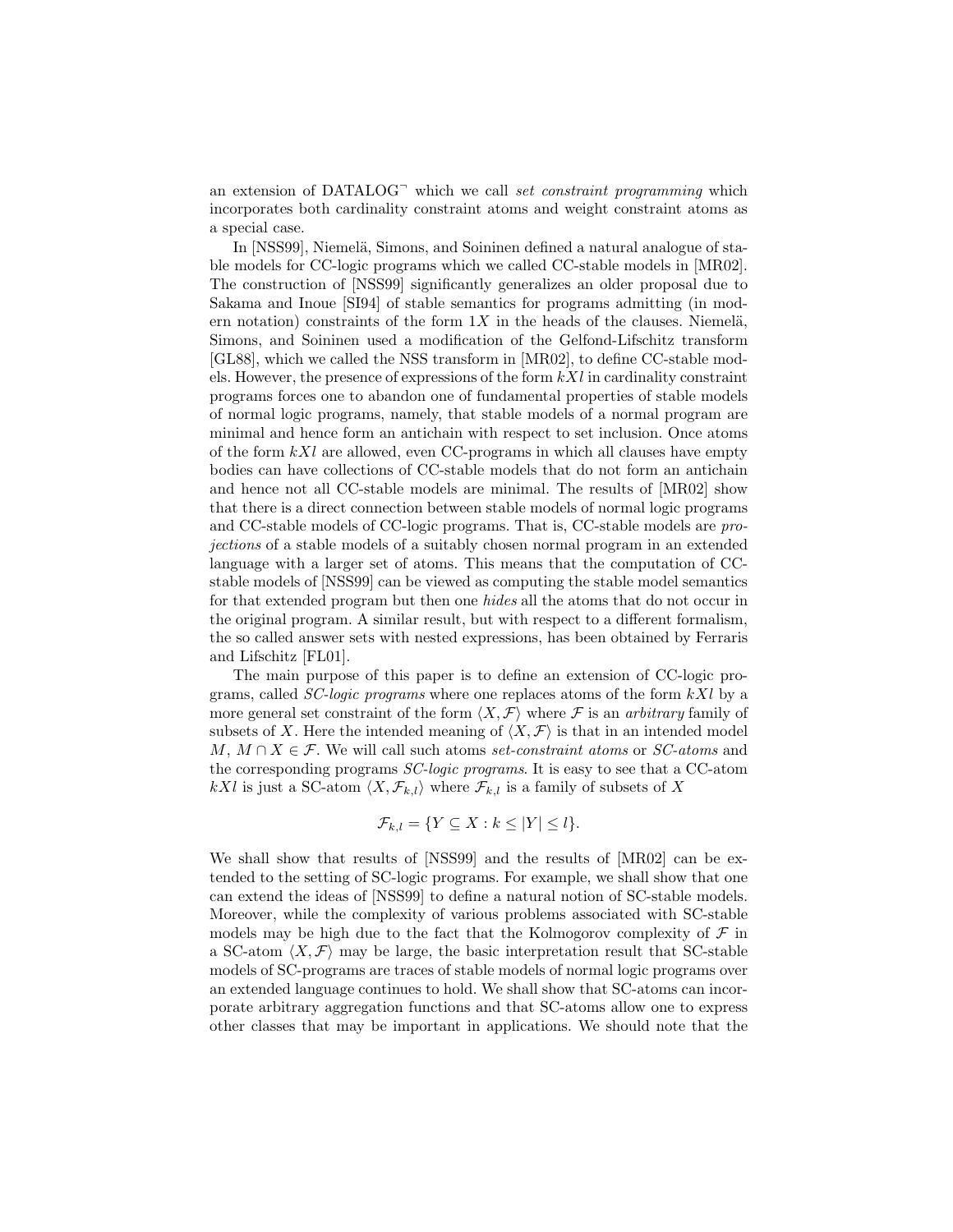SAT community has studied similar issues such as considering pseudo-Boolean constraints [ARMS02]. Various applications such as wire outlay on the chips, model checking, and timing of chips motivate the study of such extensions. In the ASP community, more limited extensions of DATALOG<sup>-</sup> have been studied in [ET01] and other papers.

While there seems to be a natural notion of stable models for SC-programs, the notion of a supported model for SC-programs is not so straightforward. One immediate problem is that the natural extension of the one-step provability operator  $T_P$  for a normal logic program  $P$  leads to a non-deterministic operator. For example, even for the simple program  $P$  which consists of a single clause

$$
\langle X,\mathcal{F}\rangle \leftarrow
$$

one would naturally define  $T_P(A)$  to be  $\{Y : Y \in \mathcal{F}\}\$ for any A which is a nondeterministic operator. We shall show that one can define a natural notion of SC-supported model for SC-logic programs as a model of P which is a fixed point of an appropriate one-step provability operator. However this approach will force us to investigate nondeterministic operators which have not been previously considered in the logic programming literature. As we shall see the properties of nondeterministic operators are very different from the properties of deterministic operators. For example, there are natural notions of fixed points and monotonicity for nondeterministic operators which reduce to the usual notions of fixed points and monotonicity if the operator is deterministic. However, we shall give an example of a monotone nondeterministic operator that does not have a fixed point. Thus the straightforward generalization of the Tarski-Knaster theorem fails for nondeterministic operators. Instead, we prove two generalizations of Knaster-Tarski theorem that are applicable to nondeterministic operators. One of these generalizations can be applied to show that a SC-stable model of a SC-logic program P is always a SC-supported model.

# 2 Set constraints and logic programs

Let X be a set. The power set of X,  $\mathcal{P}(X)$ , is the collection of all subsets of X. A set constraint atom for a set X of atoms is a pair  $\langle X, \mathcal{F} \rangle$  where  $\mathcal{F} \subseteq \mathcal{P}(X)$ . Given a set of atoms M and a set constraint atom  $\langle X, \mathcal{F} \rangle$ , we say that M satisfies  $\langle X, \mathcal{F} \rangle$ , in symbols  $M \models \langle X, \mathcal{F} \rangle$ , if  $M \cap X \in \mathcal{F}$ . We say that M satisfies a collection B of set constraint atoms if M satisfies all set constraint atoms in B. A set constraint clause (SC-clause for short) is an expression of the form

$$
s \leftarrow s_1, \dots s_k \tag{1}
$$

where s and each  $s_i$  are set constraint atoms. The body of the clause (1) is the set of set constraint atoms  $\{s_1, \ldots, s_k\}$ . A set constraint logic program (SC-logic program for short) is a collection P of set constraint clauses.

We can now introduce a notion of a *model* of a SC-logic program. A set of atoms M satisfies a clause  $C = s \leftarrow s_1, \ldots s_k$  if the fact that all set constraint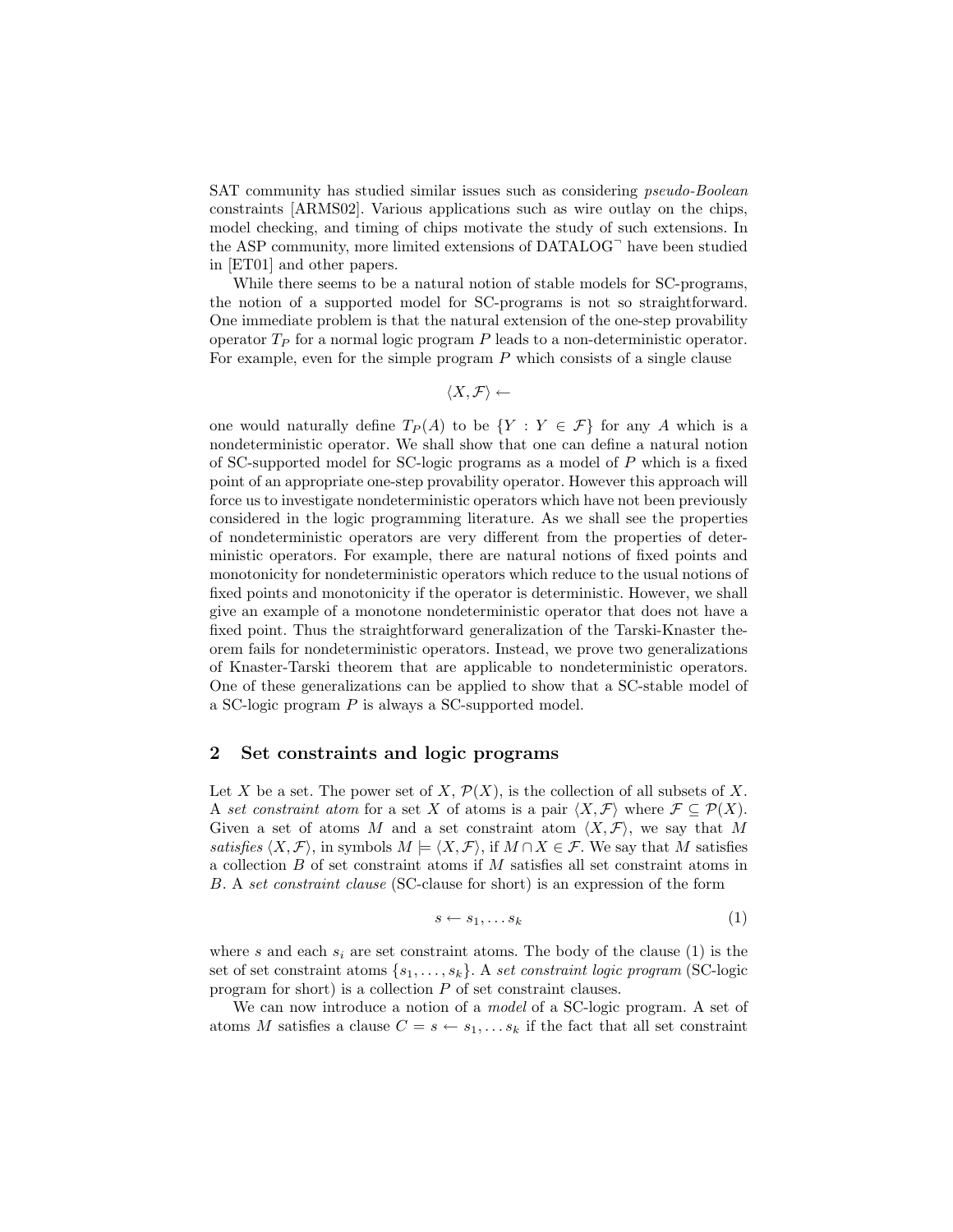atoms in the body of C are satisfied by M implies that M satisfies s as well. A set of atoms  $M$  satisfies a SC-logic program  $P$  if it satisfies all clauses of  $P$ .

We note that the satisfaction of atoms can be easily expressed in terms of the satisfaction of set constraints. Namely,  $M \models a$  if and only if  $M \models \langle \{a\}, \{\{a\}\}\rangle$ . Similarly, satisfaction of negated atoms can also be expressed in terms of the satisfaction of set constraints. Namely,  $M \models \neg a$  if and only if  $M \models \langle \{a\}, \{\emptyset\} \rangle$ . Thus we could write each literal a or  $\neg a$  in a normal logic program P as a set constraint atom and hence we can consider each normal logic program as a special case of a SC-logic program. However such a translation makes normal logic programs much harder to read. Thus, in what follows, we shall simply write a for the set constraint atom  $\langle \{a\}, \{\{a\}\}\rangle$  and  $\neg a$  for the set constraint atom  $\langle \{a\}, \{\emptyset\} \rangle.$ 

As we mentioned in the introduction, set constraint atoms can express general aggregation functions.

Example 1. (Cardinality and Weight Constraint Atoms) As described in the introduction a CC-atom kXl can be expressed as the SC-atom  $\langle X, \mathcal{F}_{k,l} \rangle$ where  $\mathcal{F}_{k,l} = \{ Y \subseteq X : k \leq |Y| \leq l \}.$  Similarly if we have a weight function wt on literals, the more general weight constraint  $kXl$  considered [NS00] where a model  $M$  satisfies  $kXl$  if and only if

$$
k \leq \left[\sum_{a \in X \cap M} wt(a) + \sum_{b \in X - M} wt(\neg b)\right] \leq l
$$

can be expressed as the SC-atom  $\langle X, \mathcal{F} \rangle$  where

$$
\mathcal{F} = \{ Y \subseteq X : k \leq \left[ \sum_{a \in Y} wt(a) + \sum_{b \in X - Y} wt(\neg b) \right] \leq l \}.
$$

 $\Box$ 

*Example 2.* (SQL Aggregate Atoms) Let X be a finite set of atoms and let  $\mu: X \to \mathbb{R}$  be a real function. Each such function  $\mu$  allows us to construct a variety of set constraint atoms. For example, to each  $Y \subseteq X$ , we can assign the following functions that are used in SQL queries:  $|Y|$ , sum $(Y) = \sum_{y \in Y} \mu(y)$ ,  $min(Y) = min_{y \in Y} \mu(y)$ ,  $max(Y) = max_{y \in Y} \mu(y)$ ,  $avg(Y)$ , where avg assigns to Y the real number 0 if  $Y = \emptyset$  and assigns the real number  $\frac{\text{sum}(Y)}{|Y|}$ , otherwise. For every two real numbers a, b such that  $a \leq b$ , we define the following families of sets:

- 1.  $C_X^{a,b} = \{ Y : a \leq |Y| \leq b \}$
- 2.  $S_X^{a,b} = \{ Y : a \le \text{sum}(Y) \le b \}$
- 3.  $\text{Max}_{X}^{a,b} = \{Y : a \leq \max(Y) \leq b\}$
- 4.  $\text{Min}_{X}^{a,b} = \{ Y : a \le \min(Y) \le b \}$
- 5.  $\arg_{X}^{a,b} = \{ Y : a \leq \arg(Y) \leq b \}$

For each family F described in (1)-(5), we obtain a set constraint  $\langle X, \mathcal{F} \rangle$ .  $\Box$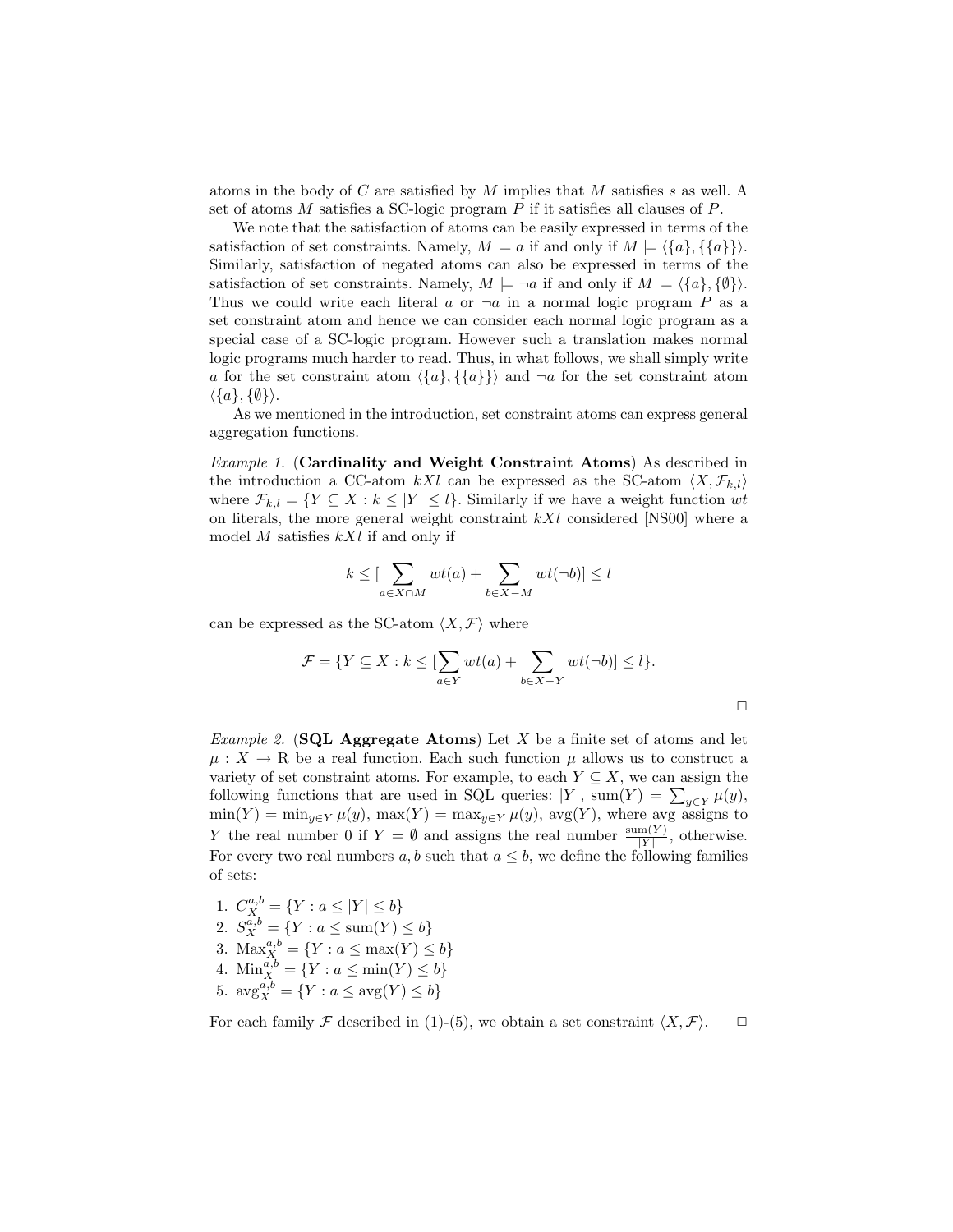Example 3. (Programs with External Modules) In [EGV97], Eiter, Gottlob and Veith studied logic programs whose clauses contain modules in their bodies. Modules are programs  $\pi$  (written in some fixed programming language) that return subsets of some finite set of atoms X. Let us define  $R_\pi$  as the set of those subsets of X that can be returned by  $\pi$ . Eiter, Gottlob and Veight show how a stable semantics can be assigned to programs that contain atoms of the form  $\langle X, R_{\pi} \rangle$  in the body of clauses. Our construction of SC-stable models below extends the work of [EGV97] in that SC-logic programming allows modules to occur both in the heads and in the bodies of clauses.  $\Box$ 

It should be however clear, that there are other families of subsets of a set that are of interest.

*Example 4.* Given a finite set of atoms, let  $\mathcal{F}_{even} = \{Y \subseteq X : |Y| \text{ is even}\}$  and  $\mathcal{F}_{odd} = \{ Y \subseteq X : |Y| \text{ is odd} \}.$  Then  $\langle X, \mathcal{F}_{even} \rangle$  and  $\langle X, \mathcal{F}_{odd} \rangle$  are set constraint atoms.  $\Box$ 

Clearly, the notion of satisfaction defined above generalizes the usual notion of satisfaction for Horn logic programming clauses and programs. Unlike Horn logic programs, SC-logic programs do not have to have models even in the case where the body of each SC-clause in empty.

Example 5. Consider the SC-logic program  $P$  which consisting of the following two clauses.  $\langle \{a, b\}, \mathcal{F}_{Even} \rangle \leftarrow \langle \{a, b\}, \mathcal{F}_{Odd} \rangle \leftarrow$ . It is easy to see that P has no model M since to be a model of P would require that  $|M \cap {a, b}|$  is both even and odd.  $\Box$ 

We can, however, prove the following.

Proposition 1. If a SC-logic program P possesses a model, then it possesses an inclusion-minimal model.

# 3 Stable Models of Set Constraint Logic Programs

In this section, we shall generalize the notion of CC-stable models introduced by Niemelä, Simons and Soininen [NSS99] to the class of SC-logic programs. To understand our extension, we first formally define cardinality constraint logic programs (CC-logic programs). The syntax of CC-logic programs admits two types of atoms: (i) ordinary atoms from a set  $At$  and (ii) atoms of the form  $kXl$ where X is a finite set of atoms from At, k is a natural number (i.e.  $k \in \omega$ ),  $l \in \omega \cup \{\infty\}$  and  $k \leq l$ . When  $l = \infty$ , we abbreviate kXl as kX. Such new atoms will be called cardinality constraints. The intended meaning of an atom  $kXl$  is "out of atoms in X at least k but not more than l belong to the intended model." Notice that the meaning of the negated atom,  $\neg p$  is precisely the same as that of  $0\{p\}0$ . Therefore we shall assume that the bodies of rules of CC-logic programs contain only atoms of the form  $kXl$  and atoms from At. That is, a CC-clause is either a clause of the form

$$
p \leftarrow q_1, \dots, q_m, k_1 X_1 l_1, \dots, k_n X_n l_n \tag{2}
$$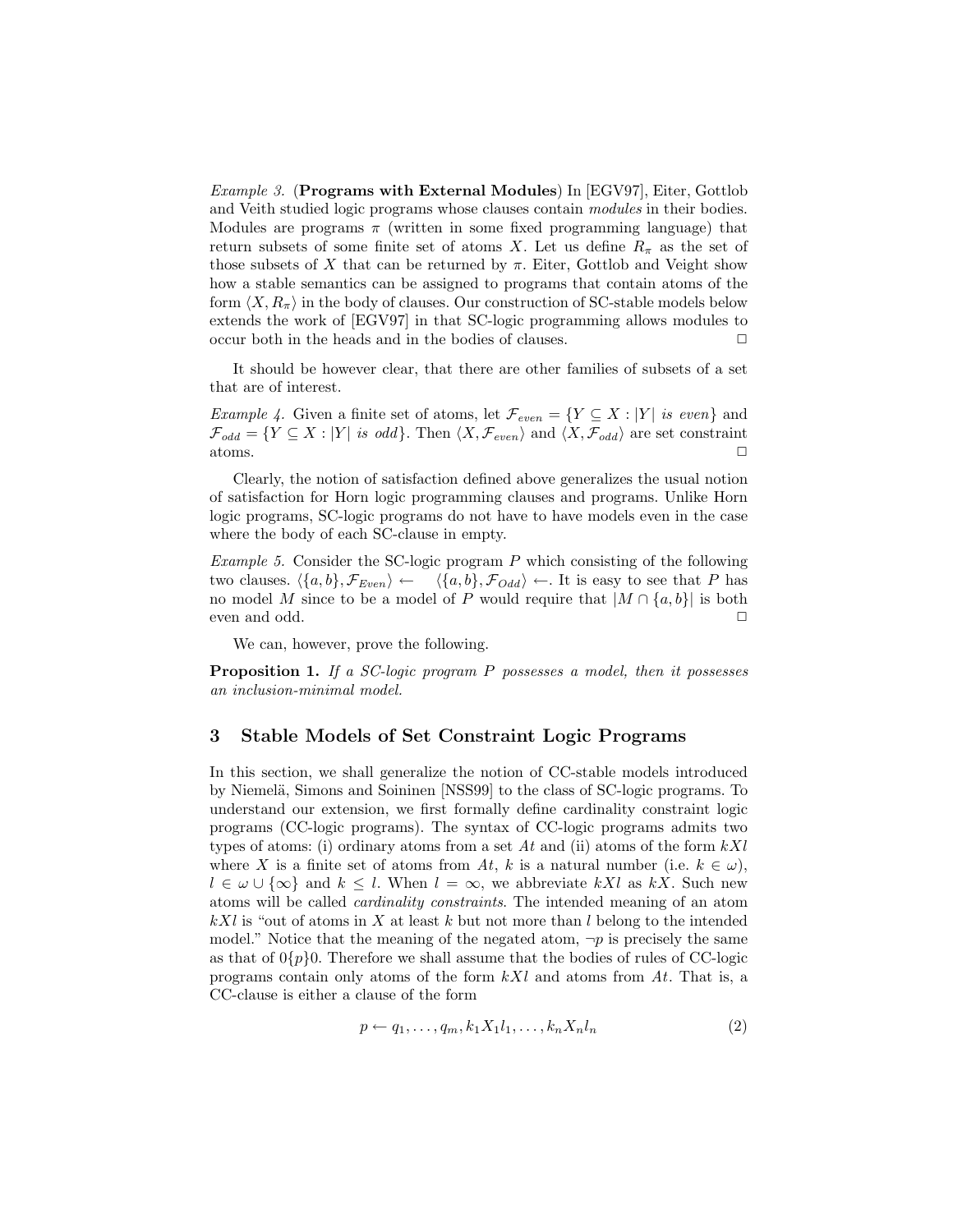$$
kXl \leftarrow q_1, \dots, q_m, k_1X_1l_1, \dots, k_nX_nl_n. \tag{3}
$$

We note that either  $m$  or  $n$  can be zero. Thus the head of CC-clauses is either of the form p where p is an atom from At or  $kXl$  where k, X, and l satisfy the conventions described above. We say that a set of atoms  $M \subseteq At$  satisfies the cardinality constraint kXl, in symbols  $M \models kXl$ , if  $k \leq |X \cap M| \leq l$ . Similarly we say that  $M \models p$  where  $p \in At$ , if  $p \in M$ . By treating the commas in the bodies of clauses as conjunctions, we say that  $M \models body(C)$  if all atoms occurring in  $body(C)$  belong to M and all cardinality constraints occurring in  $body(C)$  are satisfied by M. Finally, we say that M satisfies a clause C,  $M \models C$ , if either M does not satisfy the body of C or M satisfies the head of C.

A CC-logic program is a set of CC-clauses of the form (2) or (3). We say that M is model of P,  $M \models P$ , if M satisfies all CC-clauses  $C \in P$ .

A class of programs called Horn CC-programs play a role similar to that of Horn programs in ordinary logic programming. A Horn CC-clause is a CCclause where the head of the clause is an ordinary atom and all the cardinality constraint atoms  $k_i X_i l_i$  in the body have  $l_i = \infty$ , i.e., it is of the form

$$
H = p \leftarrow q_1, \dots q_m, k_1 X_1, \dots, k_n X_n
$$

Niemelä, Simons and Soininen observe that the one-step provability operator associated with a Horn CC-program is monotone and hence a Horn CC-program P has a least fixed point,  $M^P$ . Moreover, they show that  $M^P$  is the least model of P.

Next we introduce the analogue of the Gelfond-Lifschitz reduct for CC-logic logic programs which we call the NSS-reduct. The NSS-reduct of a CC-logic program  $P$  with respect to a set  $M$  of ordinary atoms is defined as follows. First we eliminate all clauses  $D$  of  $P$  such that  $M$  does not satisfy the body of  $D$ . For the remaining clauses  $C$  of  $P$ , replace  $C$  by  $C^M$  where

- 1.  $C^M = p \leftarrow q_1, \ldots, q_m, k_1 X_1 \ldots, k_n x_n$  if  $C = p \leftarrow q_1, \ldots, q_m, k_1 X_1 l_1, \ldots,$  $k_n X_n l_n$  and
- 2.  $C^M$  is a collection of Horn constraint clauses of the form  $p \leftarrow q_1, \ldots, q_m, k_1 X_1$ ,  $\ldots, k_n X_n$  for each  $p \in X \cap M$  if  $C = kXl \leftarrow q_1, \ldots, q_m, k_1 X_1 l_1, \ldots, k_n X_n l_n$ .

We let  $P^M$  denote the Horn CC-program consisting of the set of all  $C^M$  such that  $C \in P$  and M satisfies the body of C. Following [NSS99], we say that M is a  $CC\text{-}stable \text{ model of } P$  if (i)  $M$  is a model of  $P$  and (ii)  $M$  is the least model of the Horn CC-program  $P^M$ .

To define the notion of a SC-stable models for a SC-logic program, we first must define an extension of the NSS-reduct. Our first step is to define an appropriate analogue of clauses of the form  $kX\infty$ . To this end, define the upper-closure of F with respect to X to be the family  $\overline{\mathcal{F}}_X$  where

$$
\overline{\mathcal{F}}_X = \{ Y \subseteq X : \exists_Z (Z \in \mathcal{F} \wedge Z \subseteq Y) \}.
$$

or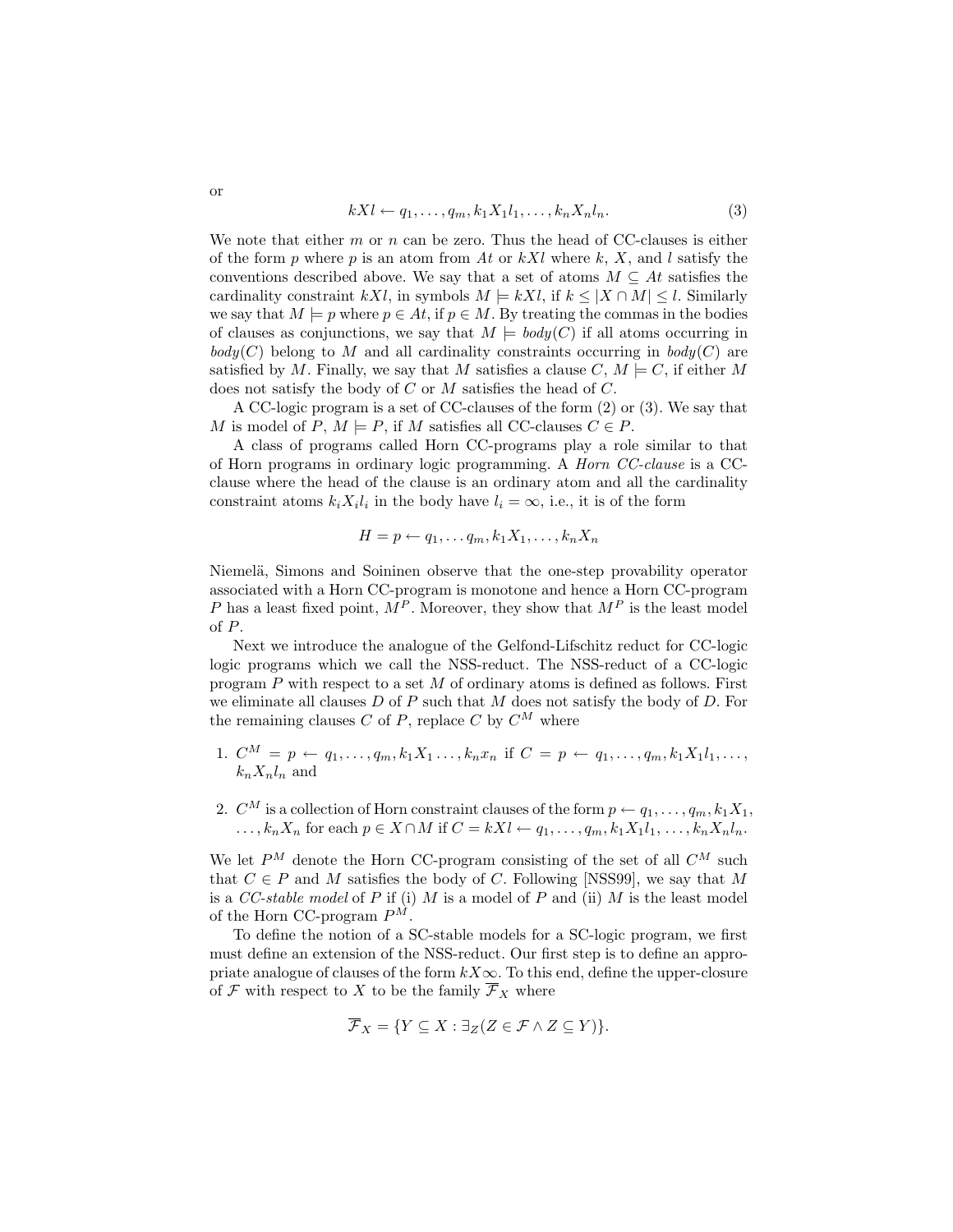We will drop the subscript  $X$  when it is determined by the context. A family of subsets of X is *closed* if  $\overline{\mathcal{F}} = \mathcal{F}$ . A closed family is nothing more than an upper ideal in the partially ordered set  $\langle \mathcal{P}(X), \subseteq \rangle$ . Notice that closure of a closed family  $\mathcal F$  of subsets of X is  $\mathcal F$  itself.

*Example 6.* The closure kXl is kX∞ (that is, kX), i.e. family  $\{Y \subseteq X : k \leq \}$  $|Y|$ . The closure of  $\mathcal{F}_{even}$  is the entire powerset of X (recall that X is finite). The closure of  $\mathcal{F}_{odd}$  is the set of all non-empty subsets of X.

Observe that an atom a is shorthand for the SC-atom  $\langle \{a\}, \{a\}\rangle$  which is automatically closed. However the atom  $\neg a$  is shorthand for the SC-atom  $\langle \{a\}, \{\emptyset\} \rangle$  whose closure is  $\langle \{a\}, \{\emptyset, \{a\}\} \rangle$ .

Clearly, different families of sets may generate the same closure. However, closure of a family  $\mathcal{F}, \overline{\mathcal{F}},$  has precisely the same inclusion-minimal elements as F. We define the *closure* of an SC-atom  $\langle X, \mathcal{F} \rangle$  to be  $\langle X, \overline{\mathcal{F}} \rangle$ .

This given, we can now define the analogue of Horn program. A *Horn SC*clause is a SC-clause where the head of the clause is an ordinary atom and all SC-atoms in the body are closed, i.e. a clause of the form

$$
H=p\leftarrow q_1,\ldots q_m, \langle X_1,\mathcal{F}_1\rangle,\ldots,\langle X_n,\mathcal{F}_m\rangle.
$$

where  $\mathcal{F}_i = \overline{\mathcal{F}_i}$  for all i. A Horn SC-logic program is a SC-program consisting entirely of Horn SC-clauses. As in [NSS99], one can show that the one-step provability operator associated with a Horn SC-program is monotone and hence a Horn SC-program P has a least fixed point,  $M<sup>P</sup>$ , which is a unique minimal model of P. Thus we have the following.

Proposition 2. Let P be a Horn SC-logic program. Then:

- 1. There is a least model of  $P$ ,  $M_P$ .
- 2. There is a deterministic monotone operator  $S_P$  such that  $M_P$  is the least fixed point of  $S_P$ . The fixed point of  $S_P$  is reached in at most  $\omega$  steps regardless of the size of P.

We will now define the NSS transform of a SC-logic program P with respect to a set of atoms  $M$ . Let  $P$  be a SC-logic program and let  $M$  be a subset of At. The NSS transform,  $NSS(P, M)$ , of P with respect to M is defined in two steps. First, eliminate from  $P$  all clauses whose bodies are not satisfied by  $M$ . In the second step, in each remaining clause we execute the same operations as in the original NSS transform, except that the closure of the atoms in the bodies of clauses is as defined above. That is for each clause  $\langle X, \mathcal{F} \rangle \leftarrow q_1, \ldots, q_m, \langle X_1, \mathcal{F}_1 \rangle, \ldots, \langle X_k, \mathcal{F}_k \rangle$ , and for each  $a \in X \cap M$ , we generate the clause  $a \leftarrow q_1, \ldots, q_m, \langle X_1, \mathcal{F}_1 \rangle, \ldots, \langle X_k, \mathcal{F}_k \rangle.$ 

It is easy to see that the resulting program  $NSS(P, M)$  is a Horn SC-logic program. Consequently,  $NSS(P, M)$  has a least model  $N_{P,M}$ . We then say that M is an SC-stable model of P if (I) M is a model of P and (II)  $M = N_{P,M}$ .

We note that the first condition that  $M$  is model of  $P$  need not to be required for normal logic program P because the least model of the Gelfond-Lifschitz transform of  $P$  is automatically a model of  $P$ . This is not true for SC-logic programs as our next example will show.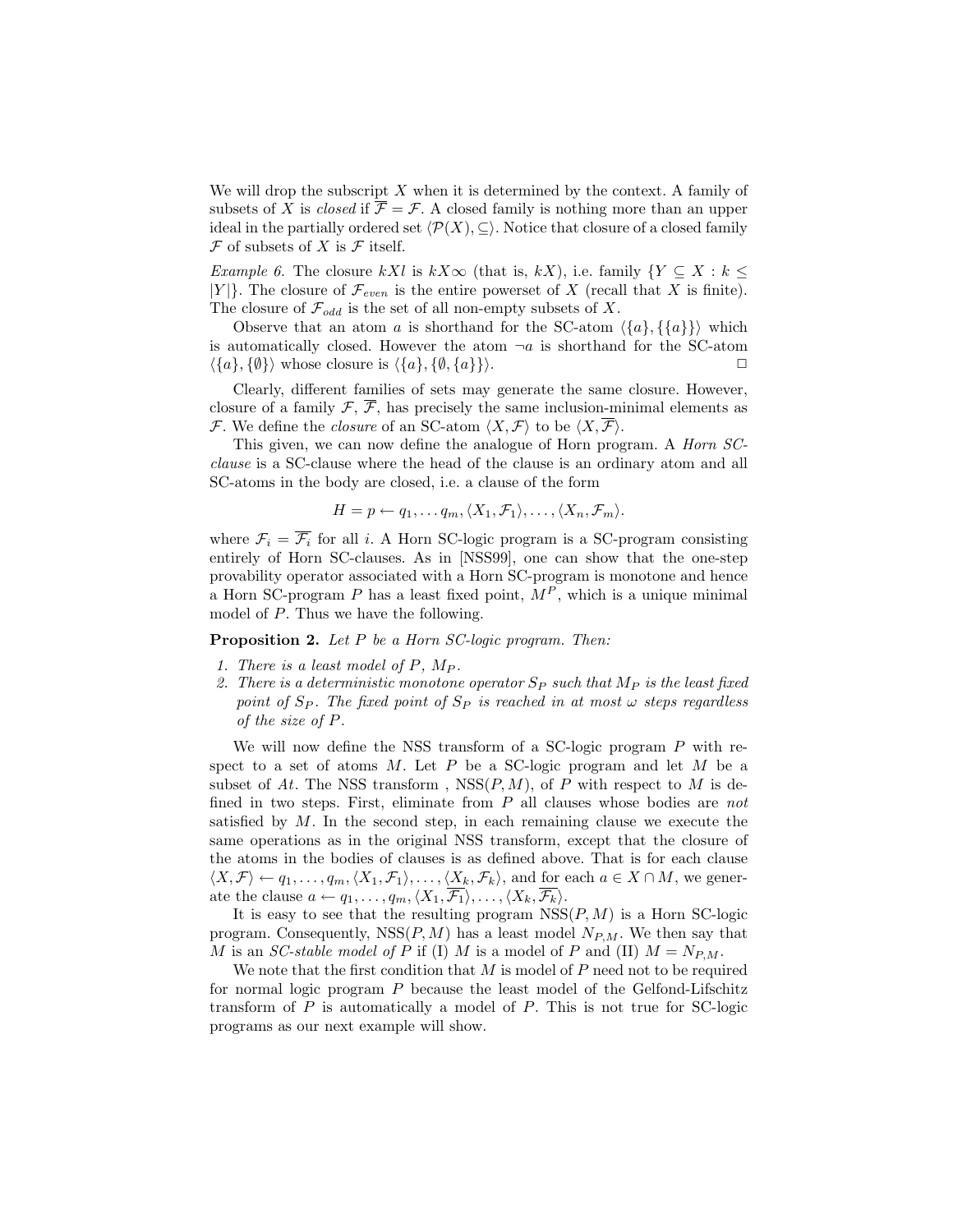Example 7. Let  $P$  be a SC-logic program consisting of the following two clauses:

 $1\{a, b, c, d\}2 \leftarrow 3\{a, b, c, d\}4 \leftarrow$ 

Note that  $M = \{a, b, c, d\}$  is not a model of P. In fact, it is easy to see that P has no models. However  $NSS(P, M)$  consists of four atomic clauses:

 $a \leftarrow b \leftarrow c \leftarrow d \leftarrow$ . Thus  $M = N_{P,M}$ . However, since M is not a model of  $P$ ,  $M$  is not a stable model of  $P$ .

We note that pruning process for the NSS-transform is more extensive than in the case of Gelfond-Lifschitz (GL) transform of normal logic programs. That is, for the GL-transform, we prune those clauses where  $M$  contradicts the negative part of the body, while for the NSS-transform, we eliminate clauses with bodies not satisfied by  $M$ . As shown by Truszczynski [MT95], this stronger Gelfond-Lifschitz-like transformation leads to the same class of stable models.

Let  $P$  be a normal logic program. We identify  $P$  with a SC-logic program where each atom and each negated atom are expressed by set constraints  $(a)$ is expressed by  $\langle \{a\}, \{\{a\}\}\rangle$ ,  $\neg a$  is expressed by  $\langle \{a\}, \{\emptyset\}\rangle$ . We then have the following result which is essentially the same result that Niemelä, Simons and Soininen established for CC-logic programs.

**Proposition 3.** Let P be a normal logic program and let M be a set of atoms. Then M is a stable model of P in the sense of Gelfond and Lifschitz if and only if M is a stable model of P viewed as a SC-logic program.

We end this section with an analogue of the main result of [MR02] for SClogic programs.

**Theorem 1.** Let P be a SC-logic program over a language  $\mathcal{L}$ . Then there is a normal logic program  $\overline{P}$  over a extended language  $\overline{L}$  of  $\mathcal L$  such that

- (i) For each SC-stable model M of P, there is a unique stable model  $\overline{M}$  of  $\overline{P}$ such that M is the restriction of  $\overline{M}$  to the language  $\mathcal{L}$ .
- (ii) For each stable model  $\overline{M}$  of  $\overline{P}$ , the restriction of  $\overline{M}$  to the language  $\mathcal L$  is a SC-stable model of P.

# 4 Nondeterministic lattice operators

We observed that introduction of set constraints leads naturally to investigation of non-deterministic operators in complete lattices. Consequently, in this section, we will investigate nondeterministic operators and establish some of their properties.

Let  $\langle L, \leq_L \rangle$  be a complete lattice. A *(nondeterministic) operator* in L is any function  $O$  from  $L$  to the powerset of  $L$ . We say that an operator  $O$  is deterministic, if for every  $x \in L$ , the size of  $O(x)$ ,  $|O(x)|$ , is equal to 1. If the operator  $O$  is deterministic, we can identify  $O$  with a mapping from  $L$  to  $L$ , namely, assigning to  $x \in L$  the unique element of  $O(x)$ . Conversely, a mapping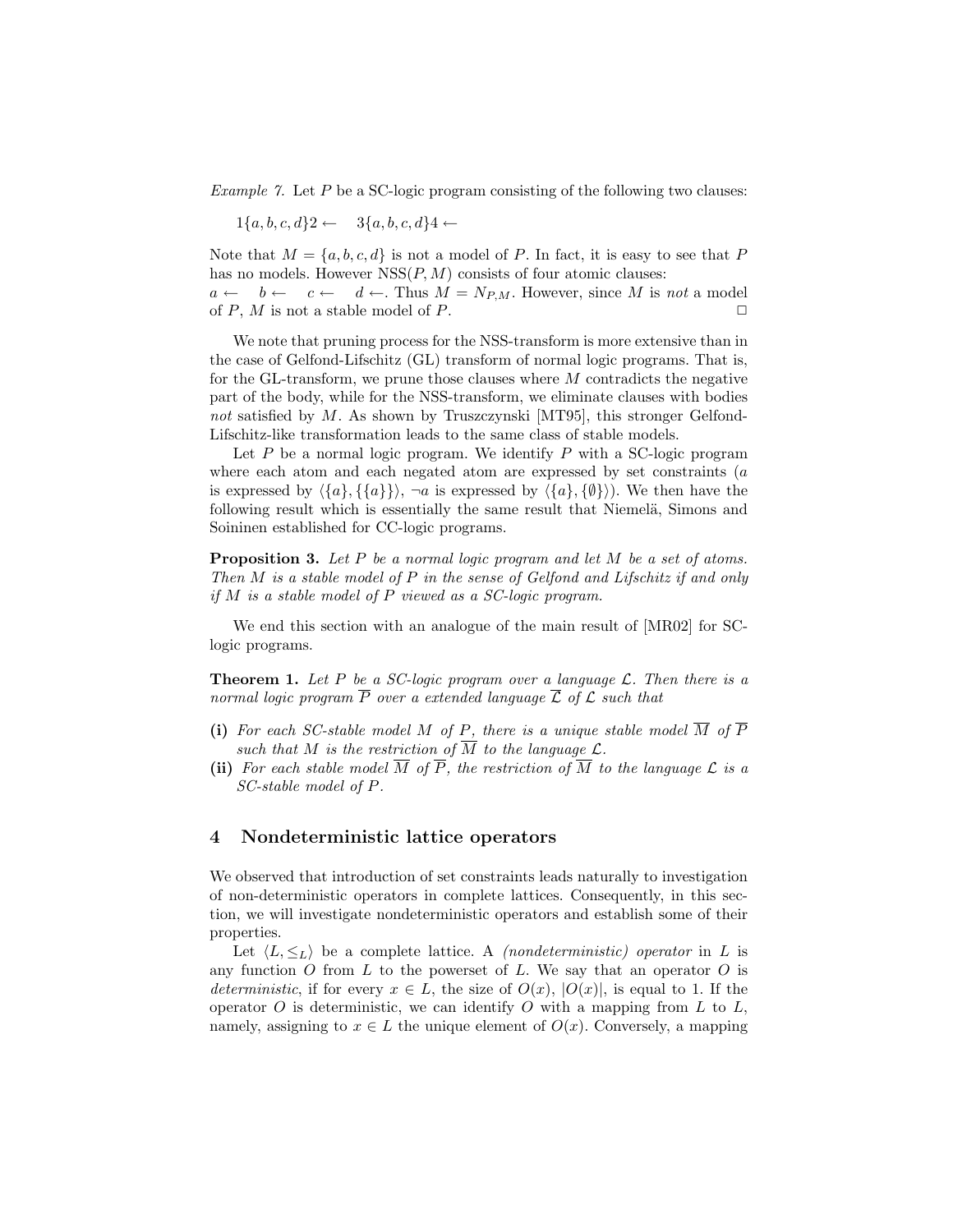Q from L to L can be identified with a nondeterministic operator  $O_Q$  from L to  $\mathcal{P}(L)$  by assigning to every x the set consisting of a single lattice element  $Q(x)$ .

Nondeterministic operators naturally occur in the context of set constraint programs as our next example will show.

Example 8. Let  $P$  consist of a single clause

$$
1\{p_1, p_3\}2 \leftarrow 2\{p_2, p_4, p_5\}3
$$

It is natural to assign to  $M = \{p_1, p_2, p_5\}$  each of the following values  $\{p_1\}, \{p_3\},$ and  $\{p_1, p_3\}$ . Unless additional criteria are used, each of these values is a correct value because the intention of the programmer described in this clause is that any of these values is acceptable.  $\Box$ 

We say that a nondeterministic operator  $O: L \to \mathcal{P}(L)$  is monotone if for every  $x, y \in L$  such that  $x \leq_L y$ , it is the case that for every  $z \in O(x)$ , there is  $t \in O(y)$  such that  $z \leq_L t$ . A fixed point of an operator  $O: L \to P(L)$  is any x such that  $x \in O(x)$ .

**Proposition 4.** If  $O: L \to L$  is a monotone operator, then its interpretation as a nondeterministic operator from L to  $P(L)$  is also monotone.

Thus a monotone deterministic operator always possesses a fixed point. It is tempting to conjecture that a nondeterministic monotone operator always possesses a fixed point. However, this is not always the case as our next example will show.

*Example 9.* Let L be the Boolean lattice  $\mathcal{P}(N)$  where N is the set of non-negative integers. The structure  $\langle L, \subseteq \rangle$  forms a complete lattice. Define a nondeterministic operator O from  $P(N)$  to  $P(P(N))$  as follows.

- (a) If  $X \subseteq N$  is finite set of cardinality n, then  $O(X)$  is a family consisting of a single set  $\{0, \ldots, n\}.$
- (b) If  $X \subseteq N$  is an infinite set, then  $O(X)$  is the family of all finite subsets of  $N, \mathcal{P}_{\text{fin}}(N).$

First, observe that  $O$  is a monotone nondeterministic operator. Indeed, assume  $X \subseteq Y$ .

**Case 1.** Both X and Y are finite. If  $X \subseteq Y$  so that  $|X| \leq |Y|$ , then  $O(X) =$  $\{\{0, \ldots, |X|\}\}\$ ,  $O(Y) = \{\{0, \ldots, |Y|\}\}\$  and every element of  $O(X)$  is contained in every element of  $O(Y)$  and hence the monotonicity condition holds.

**Case 2.** Both X and Y are infinite. Then every element of  $O(X)$  belongs to  $O(Y)$ , thus the monotonicity condition holds.

**Case 3.** X is finite and Y is infinite. Then since  $O(Y) = \mathcal{P}_{fin}(N)$ , the only element of  $O(X)$ , being finite, belongs to  $O(Y)$ . Thus again the monotonicity condition holds.

However, O has no fixed point. For let X be a subset of N. If X is finite, then the only element of  $O(X)$  has size bigger than that of X, and thus X cannot be a fixed point. When X is infinite, X does not belong to  $O(X)$  at all.  $\Box$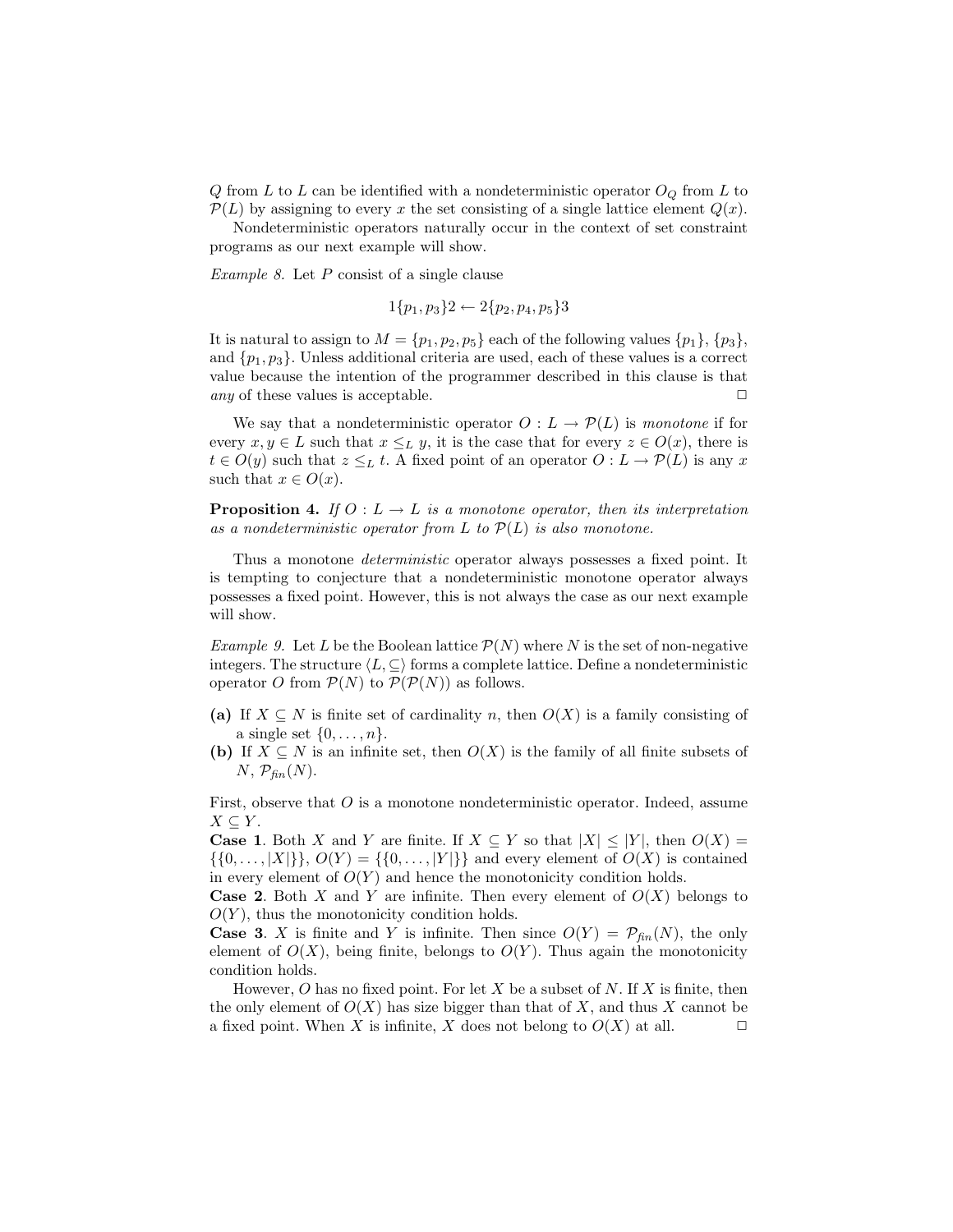A close look at Example 9 will show that there are two reasons for the lack of fixed points. First, we allowed  $O(X)$  be infinite when X is infinite. Second, the limit of the values of  $O$  of a directed family is not a value of  $O$ . We will now state two results on the existence of fixed points of monotonic nondeterministic operators.

Proposition 5. Let O be a monotone nondeterministic operator from a complete lattice L to  $\mathcal{P}(L)$  such that  $O(\perp)$  is nonempty, and for every X,  $O(X)$  is finite. Then O possesses a fixed point.

**Proposition 6.** Assume that L is a complete lattice and  $O: L \to \mathcal{P}(L)$  is a nondeterministic operator satisfying following two properties:

- 1. O is monotone
- 2. For every  $x \in L$ , the family  $O(x)$  has a maximum element

Then O possesses a fixed point.

Notice that both Propositions 5 and 6 are generalizations of Knaster-Tarski theorem in that monotone deterministic operators automatically satisfy the hypotheses of the each theorem.

# 5 Generalization of van Emden-Kowalski operator

In this section, we develop an analogue of the one-step provability operator for SC-logic programs. This operator is a generalization of the familiar van Emden Kowalski operator [AvE82].

Let P be a SC-logic program. If M be a set of atoms, then we let  $Sat_{P,M}$  =  $\{C \in P : M \models body(C)\}.$  Thus  $Sat_{P,M}$  consists of those SC-clauses in P such that  $M$  satisfies the body of  $C$ . Fix a SC-logic program  $P$ . An  $M$ -satisfier is any function from  $Sat_{P,M}$  to  $\mathcal{P}(At)$  which assigns to each clause  $C \in Sat_{P,M}$ , an element of the family  $\mathcal F$  for which  $\langle X, \mathcal F \rangle$  is the head of C. Thus an M-satisfier provides values to satisfy the heads of clauses whose bodies are satisfied by M.

Example 10. Let P be this SC-logic program:

 $C_1$  :  $\langle \{a, b, c\}, \mathcal{F}_{even} \rangle \leftarrow a$  $C_2$  :  $2\{a, b, c, d\}3 \leftarrow 1\{b, c, d\}3$  $C_3: c \leftarrow b$ 

Take as M the set  $\{b, d\}$ . It satisfies the second and the third clauses, but not the first one. There are several M-satisfiers for M. Clearly every M-satisfier must assign  $\{c\}$  to clause  $C_3$ . However for clause  $C_2$ , an M-satisfier can assign any two or three element subset of  $\{a, b, c, d\}$ .

Now, we are ready to define the nondeterministic operator  $T_P$  associated with the program  $P$ . Specifically, we define

T<sup>P</sup> (M) = { [ Rng(f) : f is an M-satisfier}

Thus the value of the  $T_P$  operator on M is the collection of "candidates", each candidate being the union of the range of some M-satisfier.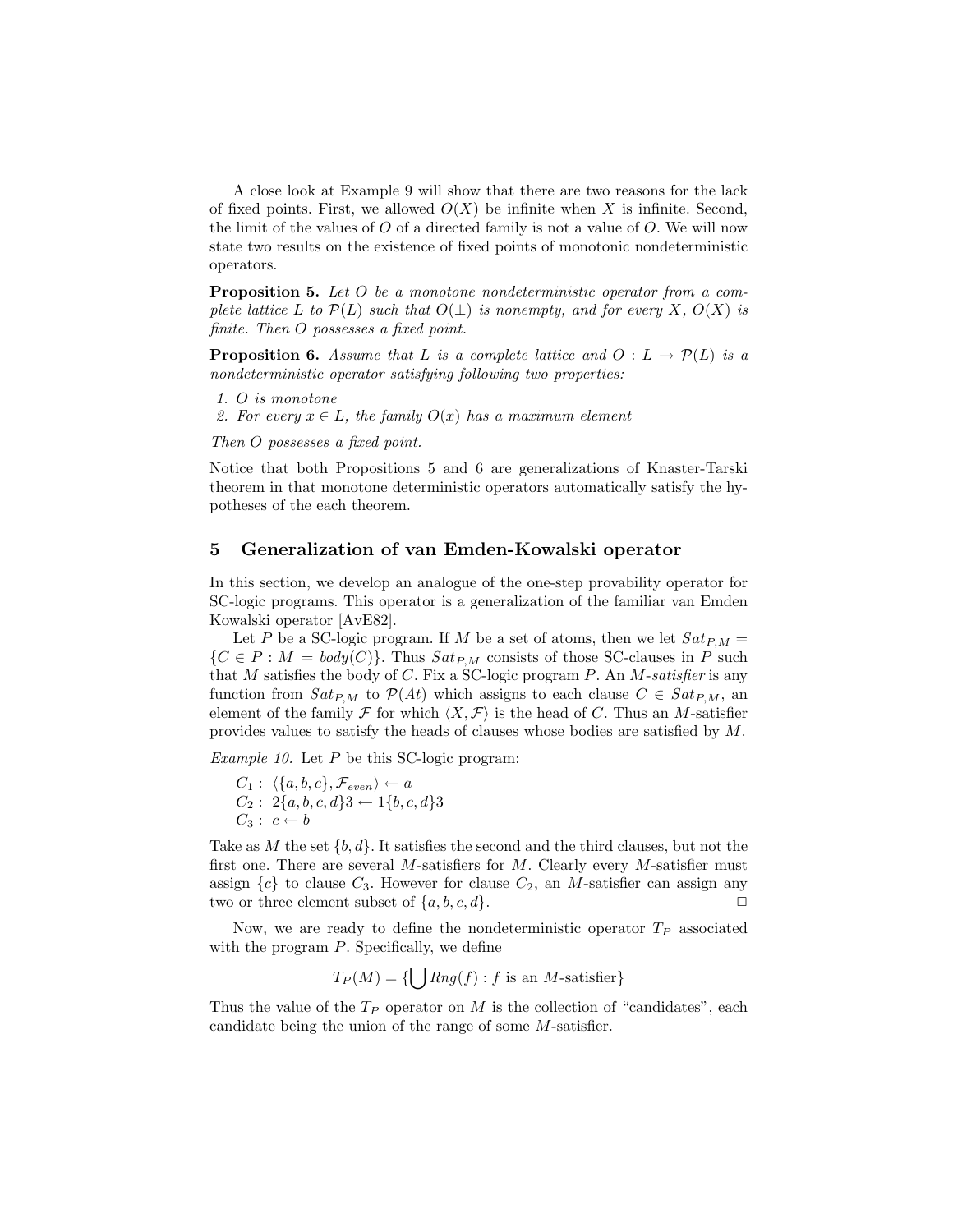*Example 11.* In our previous example there are 7 possible values for  $T_P({b, d})$ . Each of those contains c. When we inspect  $N = \{b, c, d\}$ , we again find the same 7 values in  $T_P(N)$ . It is easy to see that the set N is a fixed point for the operator  $T_P$ .

We note that the nondeterministic operator  $T_P$  for SC-logic programs P is, in fact, a generalization of the familiar van Emden-Kowalski operator. Indeed, if P is a normal logic program and M is a subset of the set of atoms  $At$ , then there is just one M-satisfier. Specifically, it is a unique function  $f : Sat_{P,M} \to \mathcal{P}(At)$ such that  $f(C) = \{head(C)\}\$  where  $head(C)$  is the head of C. Thus for normal logic programs, the operator  $T_P$  is deterministic.

Recall that an atom  $\langle X, \mathcal{F} \rangle$  closed, if F is an upper ideal in  $\mathcal{P}(X)$ , that is, if

$$
\forall_{Y,Z}(Y \in \mathcal{F} \land Y \subseteq Z \subseteq X \Rightarrow Z \in \mathcal{F}).
$$

An SC-logic program P is *closed* if all the SC-atoms which occur either in the head or the body of a clause P are closed. Observe that if the atom  $\langle X, \mathcal{F} \rangle$  is closed,  $M \models \langle X, \mathcal{F} \rangle$  and  $M \subseteq M'$ , then  $M' \models \langle X, \mathcal{F} \rangle$ . In fact, this property characterizes the closed SC-atoms. Specifically, if for all  $M \subseteq M' \subseteq At$ ,  $M \models$  $\langle X, \mathcal{F} \rangle$  implies  $M' \models \langle X, \mathcal{F} \rangle$ , then  $\mathcal{F}$  must be closed.

We now have the following result.

**Proposition 7.** If P is a closed SC-logic program, then  $T_P$  possesses a fixed point M. Moreover M can be chosen to be a model of P.

Unlike the situation for normal logic programs, it is not the case that every fixed point of  $T_P$  is a model of P as our next example will show.

*Example 12.* Let  $P$  be this program:

$$
1\{p,q,r\}2 \leftarrow p
$$
  

$$
2\{p,q,r\}3 \leftarrow p
$$

This program has four fixed points:  $\emptyset$ ,  $\{p,q\}$ , and  $\{p,r\}$  and  $\{p,q,r\}$ . It is easy to see that first three are models of P while the last one is not.

Clearly, it is even easier to find a model which is not a fixed point. Any non-supported model of a normal logic program induces such example.

We call a set  $M$  of atoms a *supported* model of a SC-logic program  $P$  if  $M$ is a model of P and M is a fixed point of the nondeterministic operator  $T_P$ .

Our final result of this section shows that stable models of SC-logic programs are fixed points of the nondeterministic operator  $T_P$  considered in Section 5. This generalizes the result of Gelfond and Lifschitz which is that stable models of normal logic programs are always supported models.

**Proposition 8.** Let P be a SC-logic program and let M be a set of atoms. If M is a stable model of P then M is a fixed point of the nondeterministic operator  $T_P$ .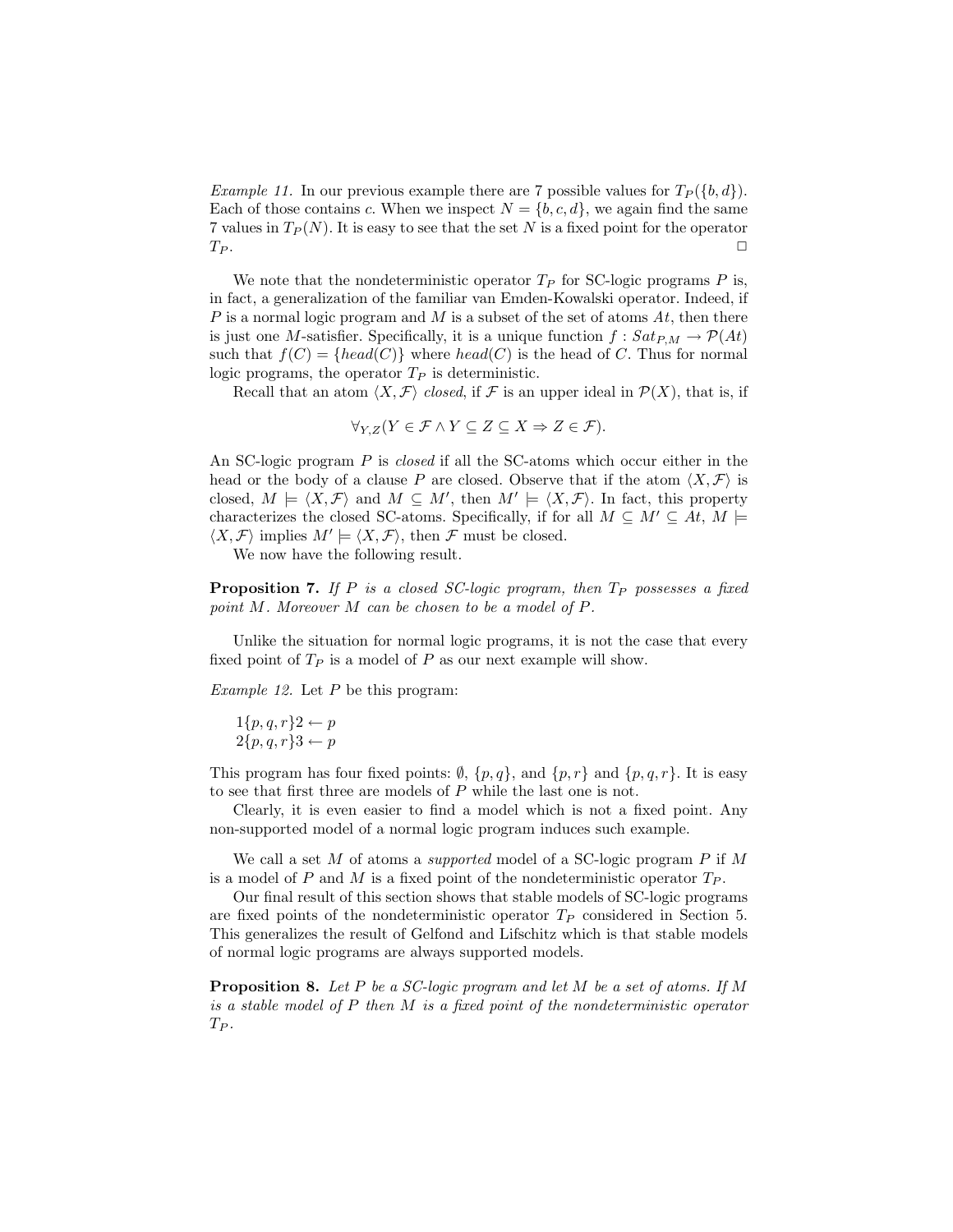# 6 Conclusions and further research

We discuss some issues related to the research presented in this paper. The first question is: "What families are representable as families of stable models of a program?" In the case of a finite collection of finite sets, the answer is obvious. Each such family  $\mathcal X$  is representable. Indeed, if  $\mathcal X$  is empty, then any inconsistent program is appropriate. If  $\mathcal X$  is nonempty, then two cases are possible. If  $\mathcal X$ consists of an empty set, then  $\neg p \leftarrow$  is the appropriate program. Otherwise, take  $X = \bigcup \mathcal{X}$  and let P consist of a single clause  $\langle X, \mathcal{X} \rangle \leftarrow$ . It is easy to see that P can be used to represent  $\mathcal{F}$ .

It turns out that the assumption that all sets in the family  $\mathcal F$  are finite is immaterial. That is, we can prove if  $\mathcal F$  is any finite collection of sets of atoms, then there is a SC-logic program  $P_{\mathcal{F}}$  such that the family of SC-stable models of  $P_{\mathcal{F}}$  is  $\mathcal{F}.$ 

Unfortunately, these results tell us nothing about what infinite families sets can form the set of SC-stable models of some SC-logic program. In the case stable models of normal logic programs, two characterizations are available. A topological characterization of the families representable as the set of stable modes of a logic program has been found by A. Ferry [Fe94]. An alternative solution, in recursion-theoretic terms, has been found in [MNR90]. No corresponding result for SC-logic programs, or even CC-logic programs, are known.

Another problem which awaits settlement is the problem of well-founded semantics [VRS91] for SC-logic programs. It is clear that some form of wellfounded semantics can be obtained by the reduction to the stable semantics of normal logic program. We believe, though, that a more direct construction via approximation of the nondeterministic operator in the spirit of [DMT02] exists.

### Acknowledgments

The first author's research has been partially supported by the NSF grants IIS-0097278 and IIS-0325063. The second author's research has been partially supported by the ARO contract DAAD19-01-1-0724.

# References

- [ARMS02] F.A. Aloul, A. Ramani, I. Markov, and K. Sakallah. PBS: A backtracksearch pseudo-boolean solver and optimizer. SAT02, 2002.
- [AvE82] K.R. Apt and M.H. van Emden. Contributions to the theory of logic programming. Journal of the ACM, 29(3):841–862, 1982.
- [CMT96] P. Cholewiński, W. Marek, and M. Truszczyński. Default reasoning system DeReS. KR96, pages 518–528. Morgan Kaufmann, 1996.
- [ASP01] Proceedings of the AAAI Spring 2001 Symposium on Answer Set Programming, Stanford, CA, USA, 2001.
- [Ba03] C. Baral. Knowledge Representation, Reasoning, and Declarative Problem Solving. Cambridge University Press, 2003.